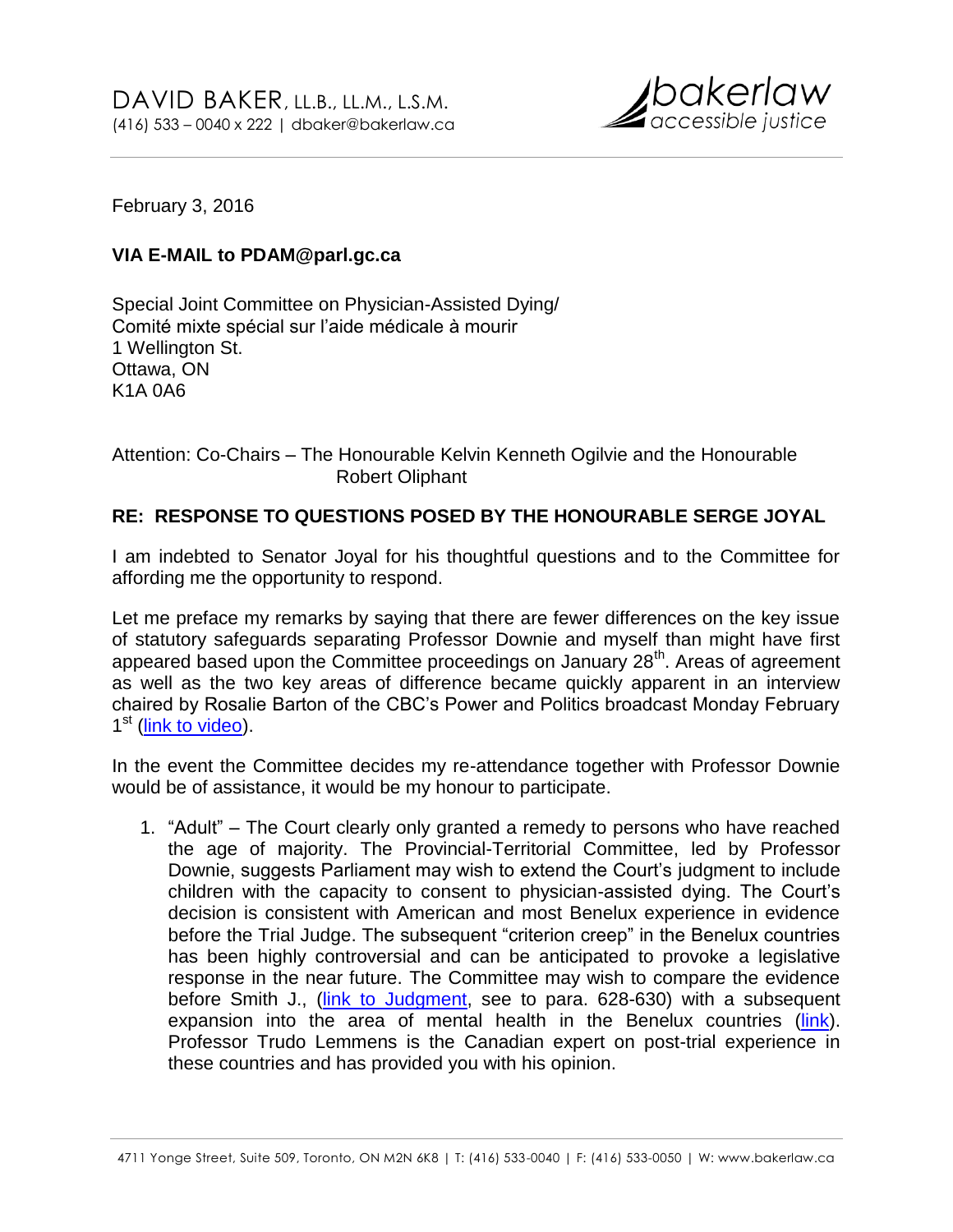- 2. "Euthanasia" Our intention had been to include both physician-assisted suicide and voluntary euthanasia under the definition of "assisted suicide". Professor Downie's definition of "assistance" as meaning "the provision of a prescription for a lethal dose of medication or a lethal injection for the purpose of medicallyassisted death" is both more specific and acceptable to us. I would note that it was our intention to allow provinces jurisdiction to restrict assistance to either provision of a prescription or administration of a lethal dose as is done in Bill 52 s. 30, since we regard this as a medical issue.
- 3. "Grievous" The Supreme Court addressed "physician assistance in dying". It expressly limited its decision at para. 127 to responding to "the factual circumstances in this case" [\(link\)](https://scc-csc.lexum.com/scc-csc/scc-csc/en/item/14637/index.do). Contrary to what Professor Downie stated on Power and Politics, the factual circumstance of the applicants in *Carter* all involved persons with terminal conditions [\(link\)](https://bccla.org/2014/01/medically-assisted-dying-faqs/). Justice Smith went to great pains to assure people with non-terminal illnesses and disabilities that her intention was to exclude them from consideration when considering whether it was possible to establish effective safeguards [\(link,](http://www.canlii.org/en/bc/bcsc/doc/2012/2012bcsc886/2012bcsc886.html) see para. 628-630). Persons with non-terminal conditions such as developmental disability, mental disorder, autism, blindness, or deafness had no reason to believe Parliament would be receiving submissions from advocates such as Professor Downie and Jean-Pierre Menard to establish criteria beyond those established in s. 26 of Bill 52. The relationship between the terms of the Courts declaration and s. 26 of Bill 52 was discussed with the Court on January 11<sup>th</sup>. Counsel for both the Attorney General of Canada and Quebec asserted the two were consistent. While no ruling was issued by the Court on point, a majority of the Court refused to extend the suspensions of the Court's declaration in the province of Quebec, thereby allowing Bill 52 to come into full force and effect [\(link to SCC Jan 15/16 Order\)](http://scc-csc.lexum.com/scc-csc/scc-csc/en/item/15696/index.do). Senator Joyal raises a serious issue, with enormous ramifications for large numbers of persons with disabilities in Canada. As stated above, the Committee may wish to receive further evidence on point. Failing that, I would urge the Committee to accept the legal opinion offered to it by the Department of Justice.
- 4. "Quality of Life" The only evidence before the Courts of why people, who subsequently were assisted to die, made this choice is to be found at para 400 [\(link\)](http://www.canlii.org/en/bc/bcsc/doc/2012/2012bcsc886/2012bcsc886.html) of Justice Smith's decision. These factors are listed in the definition of "quality of life care" in our Bill [\(link to draft legislation\)](http://www.bakerlaw.ca/wp-content/uploads/16-01-22-An-Act-to-Amend-the-Criminal-Code-Physician-Assisted-Suicide-_FINAL.pdf). These are quality of life not treatment issues, and are addressed with hospitalized patients by nurses, social workers, case managers and pursuant to applicable suicide prevention protocols. These are the health care providers who would have "informed" Mr. Fletcher about the support available to him and the real life choices he must consider when he was in hospital, actively contemplating suicide, following his accident. Professor Downie acknowledges that it is "best practice" that these health care providers be involved in informing patients about these choices, and is basically saying it would happen anyway. To this I respond: 1) PAS/VE will occur in the community, as well as in hospital, so it must be expressly required; 2) it does not happen in the Benelux countries, upon whose practices Professor Downie's proposal is based; 3) we do not require such counseling for persons such as Dr.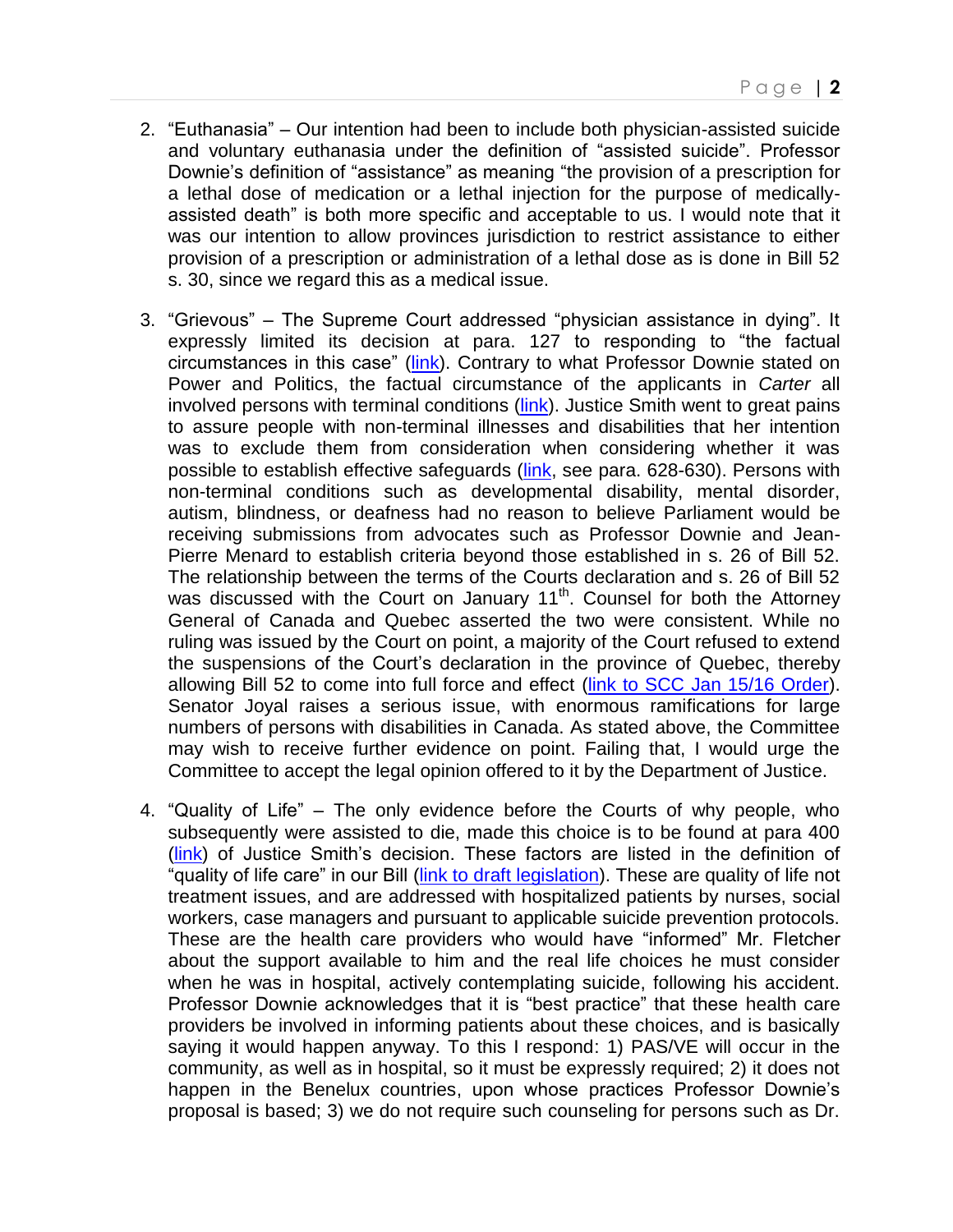Donald Low whose death was imminent [\(link to draft legislation,](http://www.bakerlaw.ca/wp-content/uploads/16-01-22-An-Act-to-Amend-the-Criminal-Code-Physician-Assisted-Suicide-_FINAL.pdf) see s. 241.1(4)(d) and 4) when dealing with an issue such as causing a person's death what could possibly be wrong with requiring adherence to best practices? Unlike the Benelux countries, Canada does not guarantee quality palliative care, home care and, according to Michael Ferguson, Canada's Auditor General in yesterday's Report, timely access to "disability pension benefits". Canada's shortcomings in these respects do not mean access to PAS/VE should be denied, but persons must be informed about entitlement to such supports so that they can make an informed choice about dying [\(link to Shakespeare\)](http://www.bakerlaw.ca/wp-content/uploads/T.-Shakespeare-Disability-Rights-and-Wrongs.pdf).

- 5. "Suffering" I am confused by the suggestion our draft Bill does not reflect the Court's decision. Our definition of "grievous" confirms that a causal link must exist between the illness or disability and the "constant and unbearable physical or psychological suffering which cannot be relieved in a manner that the patient deems tolerable" (link [to draft legislation\)](http://www.bakerlaw.ca/wp-content/uploads/16-01-22-An-Act-to-Amend-the-Criminal-Code-Physician-Assisted-Suicide-_FINAL.pdf). The simple fact that a person with a disability is suffering would not meet the Court's criteria if the cause of the suffering were the breakdown of one's marriage, loss of one's job or any one of a myriad of other sources of suffering experienced by all Canadians, regardless of whether or not they have a grievous and irremediable condition. It would be discriminatory to suggest otherwise. While the suffering must be personal, the Court's criteria requires that a causal connect exist which is discernible by whoever is responsible for their application.
- 6. "Review Board" Whether the criteria are applied by physicians alone or by a review board or court, based on evidence from health care providers, a statutory power of decision is being exercised which would each be subject to judicial review. A decision by a physician or physicians will additionally give rise to potential criminal and civil liability for the physicians. In the event a physician determines a patient does not meet the criteria, Dying with Dignity has asserted that a review process be established to hear such appeals. Unless patients are to be free to shop until he or she finds a "permissive" physician or physicians, as occurs in the Benelux countries, and as is contemplated by Professor Downie's proposal, it would appear some form of review would be required. I already indicated to the Committee the reasons why we recommend the name, composition and mandate of the Review Board established pursuant to s.672.38 be adapted to decide PAS/VE applications. Professor Downie and some Committee members appeared confuse the minimum number of members to be appointed to the Board (9) with the number of members appointed by the Chair to decide an application (3). My office is already assisting persons with applications to the Superior Court of Justice for constitutional exemptions. The largest obstacle we are encountering is physician unwillingness to participate. As I have advised my clients, I hope to be able to overcome this resistance by demonstrating that they are simply being asked to submit reports, not to make the legal decision. If I am unsuccessful my clients will encounter significant cost and delay attempting to secure the services of other physicians who are willing to participate. In our Bill the responsible physician is required, upon patient request, to submit a report. This enhances, rather than inhibits, patient access. It is also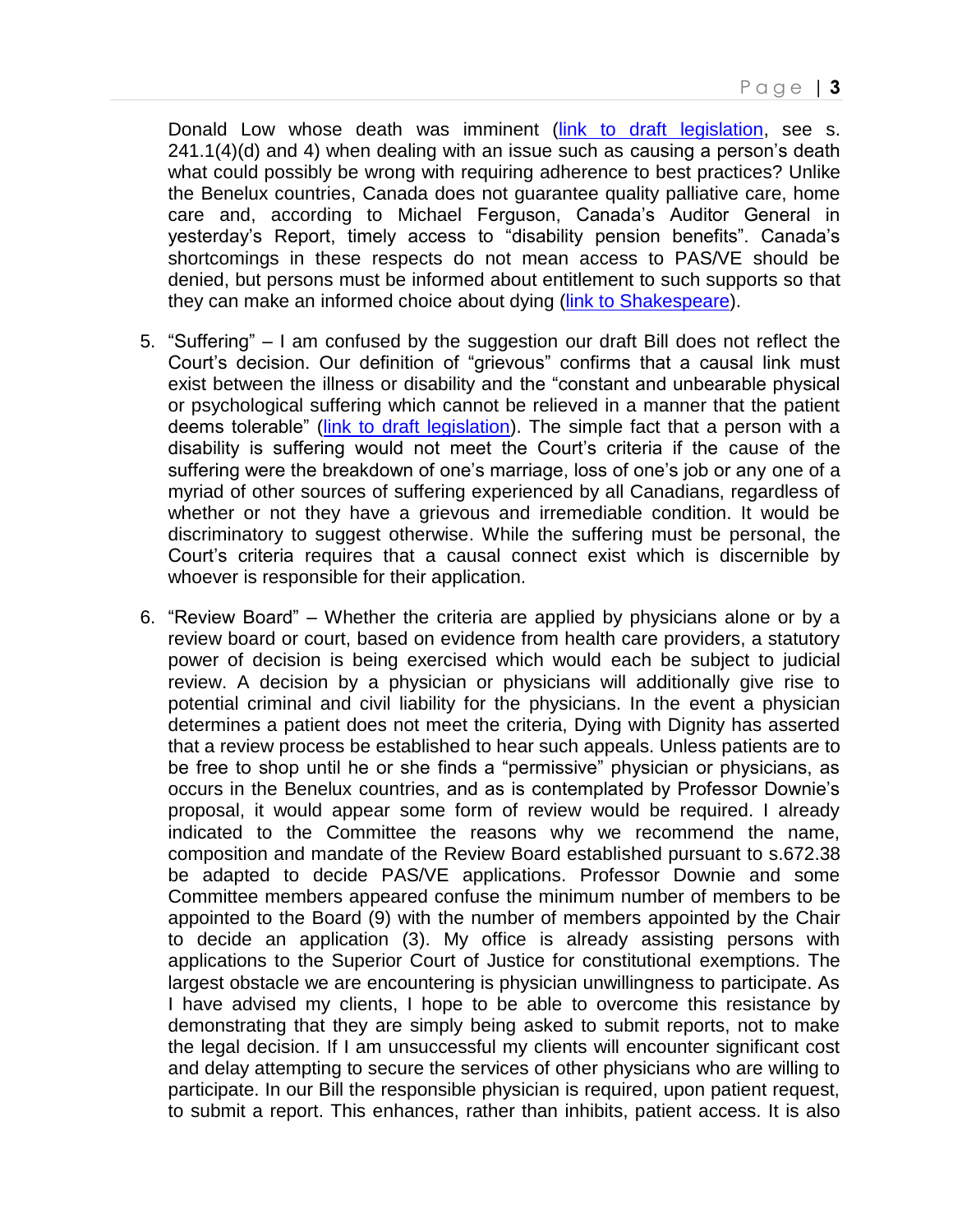entirely consistent with the CPSO mandatory reporting obligations with respect to 18 other comparable matters [\(link to CPSO mandatory reports\)](http://www.cpso.on.ca/policies-publications/policy/mandatory-and-permissive-reporting). If patient choice, access and control, along with transparent and consistent application of all the criterion and assessment of vulnerability are to be achieved, a review board process is essential. Discreditable action by some physicians in the Benelux countries, which their *ex post de facto* review processes appear powerless to correct it, is bringing the entire process into disrepute, as indicated by Professor Lemmens. Prior review would obviate the need for a duplicative *ex post de facto* review process. Data collection and analysis could be performed on the written reasons of the review boards, with access to evidence filed on the application as required.

7. "Complex" – The draft Bill appears complex because it does not leave important issues to professional bodies to regulate. As Professor Downie recognizes, and I agree, Colleges of Physicians and Surgeons across Canada are issuing widely divergent guidelines. To avoid a patchwork of procedures and to ensure that every application is decided on a timely basis, without involvement of lawyers except in rare cases where vulnerability is suspected, our process is simple and straight forward for patients. I have reached out to Professor Downie in an effort to achieve consensus. We would willingly alter our s. 245.1(10) to maintain the expedited process, require written decisions within 10 days where no oral hearing is required and, where an oral hearing is required to shorten the period from application to decision from 45 days to 30 days or less.

All of which is respectfully submitted.

Yours truly,

BAKERLAW<br>*Reich Bl* 

David Baker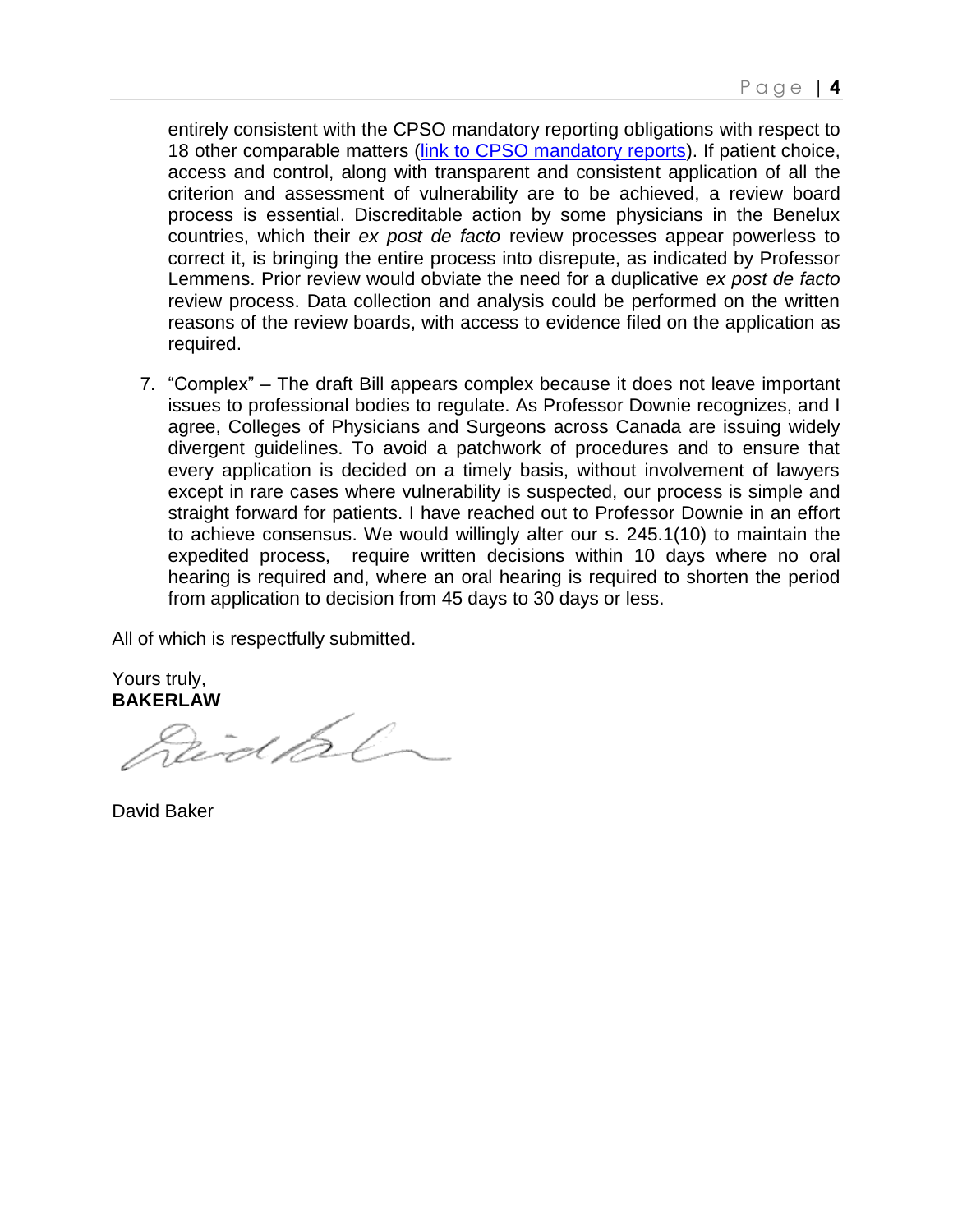# **Draft Federal Legislation to Amend the Criminal Code to be Consistent with**  *Carter v. Canada (Attorney General)* **2015 SCC 5**  David Baker and Gilbert Sharpe\* REVISED JANUARY 22, 2016

## *An Act to amend the Criminal Code as it relates to Physician-Assisted Suicide and the Review Board provisions*

Her Majesty, by and with the advice and Consent of the Senate and House of Commons of Canada, enacts as follows:

(a) The following be added to s.14:

"except as provided in s.241.1."

- (b) Section 21 unchanged being "aiding and abetting."
- (c) Section 22 unchanged being "counselling."
- (d) The following be added to s.  $241(b)$ :

"except as provided in s. 241.1."

(e) The heading preceding s.241.1 shall be:

"Physician-Assisted Suicide."

(f) The following new section be added following s.241:

#### *241.1(1) Interpretation*

"Adult" means a person of the age of majority in the province or territory in which he or she resides;

"Application" means a formal Request that includes a Patient's medical records, Witness attestations and Reports submitted to the Review Board for consideration of Physician-Assisted Suicide;

"Assistance" means the provision of knowledge, means or both;

"Assisted Suicide" means the act of intentionally killing oneself with the Assistance of an Assisting Physician who provides the means;

"Assisting Physician" means the Physician involved directly in Physician-Assisted Suicide;

<sup>\*</sup> Assisted by Rebeka Lauks.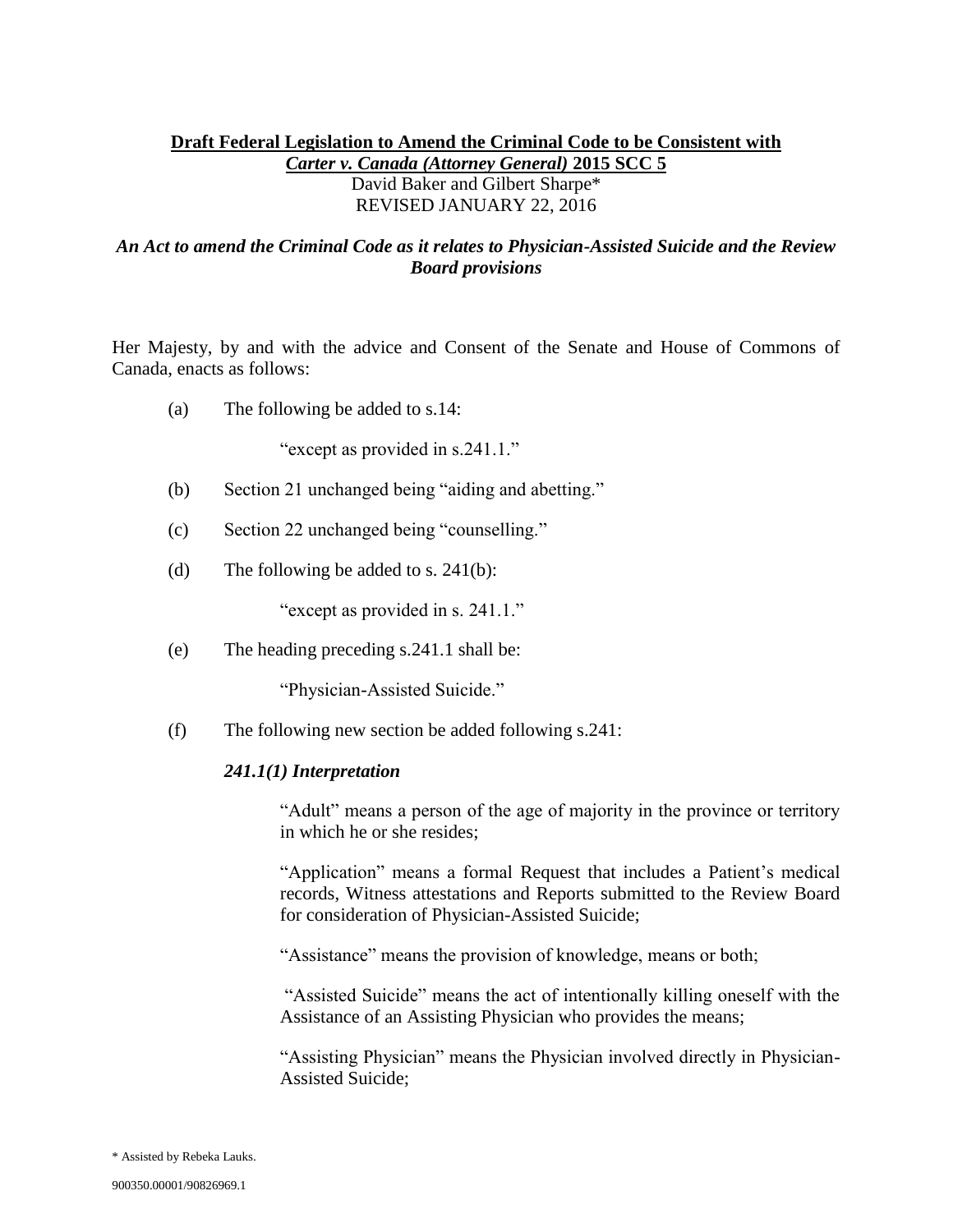"Responsible Physician" means the Physician who has primary responsibility for the care of the Patient and treatment of the Patient's Irremediable condition and has a sufficient Patient relationship to allow him or her to provide relevant information concerning the requirements of Physician-Assisted Suicide;

"Competent" means the capacity to understand the subject-matter in respect of which a decision must be made and able to appreciate the reasonably foreseeable consequences of that decision or lack of decision;

"Consulting Physician" means a Physician who is qualified by specialty or experience to form a professional opinion about the matter on which he or she has been consulted;

"Counselling" means one or more consultations as necessary between a Patient and a person, whether or not a member of a regulated health profession, who, through training or experience, is in the opinion of the Responsible or Consulting Physician able to address with the Patient the causes of the Patient's potential Vulnerability;

"End-of-life care" means proportionate palliative care to end-of-life Patients and medical Physician-assisted suicide;

"Free Request" means a Request made voluntarily (i.e., without coercion or undue influence) to the Review Board;

"Grievous" means a condition or disease experienced by a Patient who is at the end of life and in an advanced state of irreversible decline in capability, which notwithstanding the availability of insured services and quality of life care, is capable of causing constant and unbearable physical or psychological suffering which cannot be relieved in a manner that the Patient deems tolerable;

"Informed Consent" means an express choice made after the Patient has been provided with sufficient information to evaluate the risks and benefits of Physician-Assisted Suicide and other alternative courses of action, including, but not limited to, insured services and quality of life care, that a reasonable Patient in the same circumstances would require in order to make a decision about the course of action; and the Patient received responses to his or her Requests for additional information about those matters;

"Irremediable" means a terminal disease that is incurable and has been medically confirmed by a Physician, and will by evidence-based medicine and using reasonable judgment, produce death;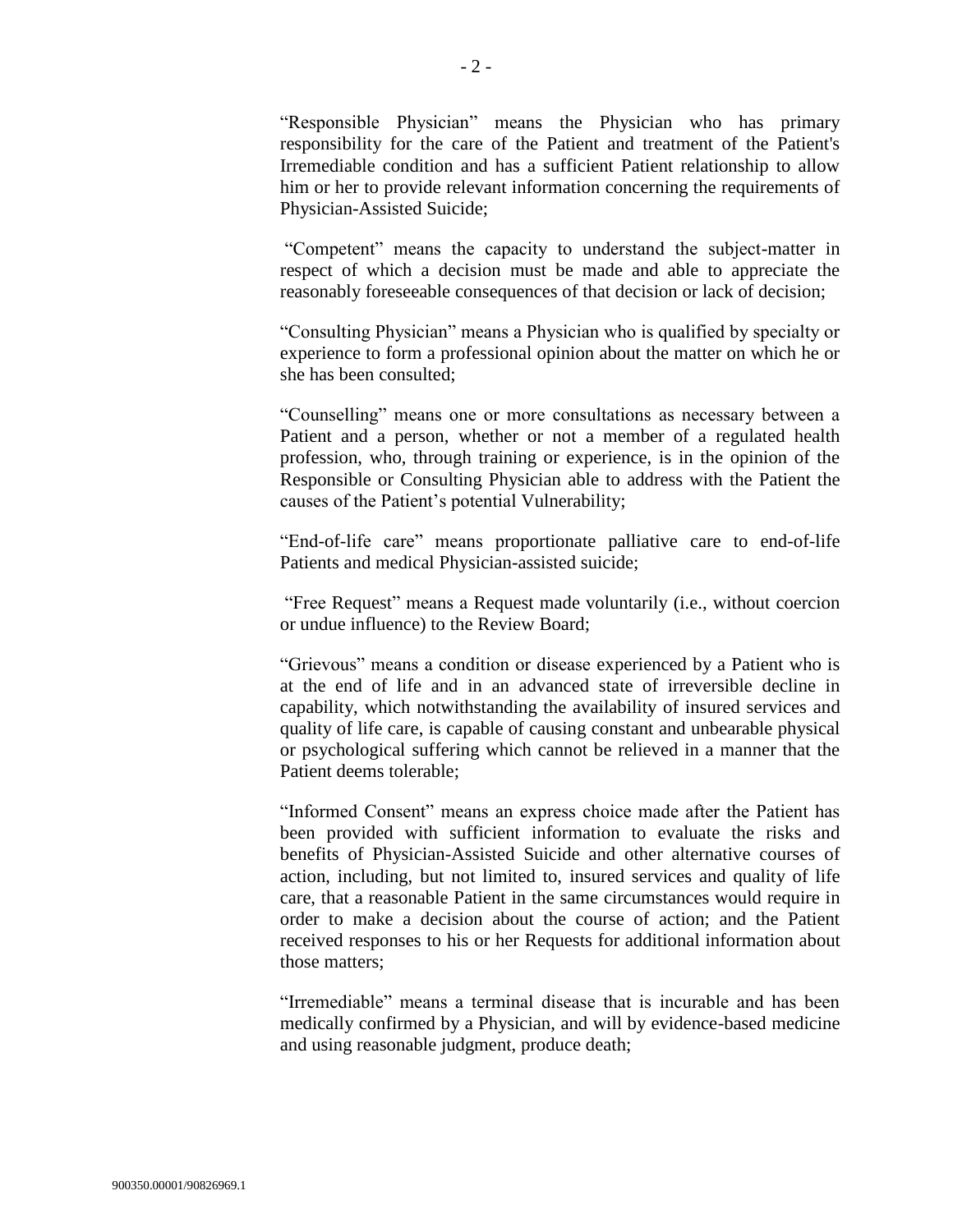"Insured services" means physician and hospital services to which the patient is entitled pursuant to s. 9 of the Canada Health Act R.S.C., 1985, c. C-6;

"Medically Necessary" means treatment, including palliative care, that is fully funded by the respective provincial or territorial government and is delivered based on the Patient's need, not their ability to pay;

"Patient" means a resident as that term is defined in the *Canada Health Act* under the care of a Physician;

"Personal Representative" means a neutral individual assisting the Patient file an Application with the Review Board or if the Patient does not have a Personal Representative, an Advisor appointed on Request by the Review Board;

"Physician" means a doctor of medicine licensed to practice medicine under the laws of the province or territory in which he or she practices and in good standing with the applicable provincial or territorial college;

"Prognosis" means predicting the likely outcome of Patient's current standing including an estimate of when the disease or illness will cause death;

"Proportionate Palliative Care" means palliative care appropriate to the needs of the Patient whether or not such care is available to the Patient;

"Quality of life care" means care related to the quality of life concerns expressed by the Patient, apart from "insured services"; and, without limiting the generality of the foregoing, includes services whether publicly or privately funded or provided by family members that address:

- a) Loss of autonomy;
- b) Ability to engage in activities to make life enjoyable;
- c) Loss of dignity;
- d) Loss of control of bodily functions;
- e) Perceptions that care requirements represent a burden for family, friends or caregivers;
- f) Pain control, including access to proportionate palliative care and/or hospice care; and
- g) Concerns about the financial implications of care that is not an "insured service".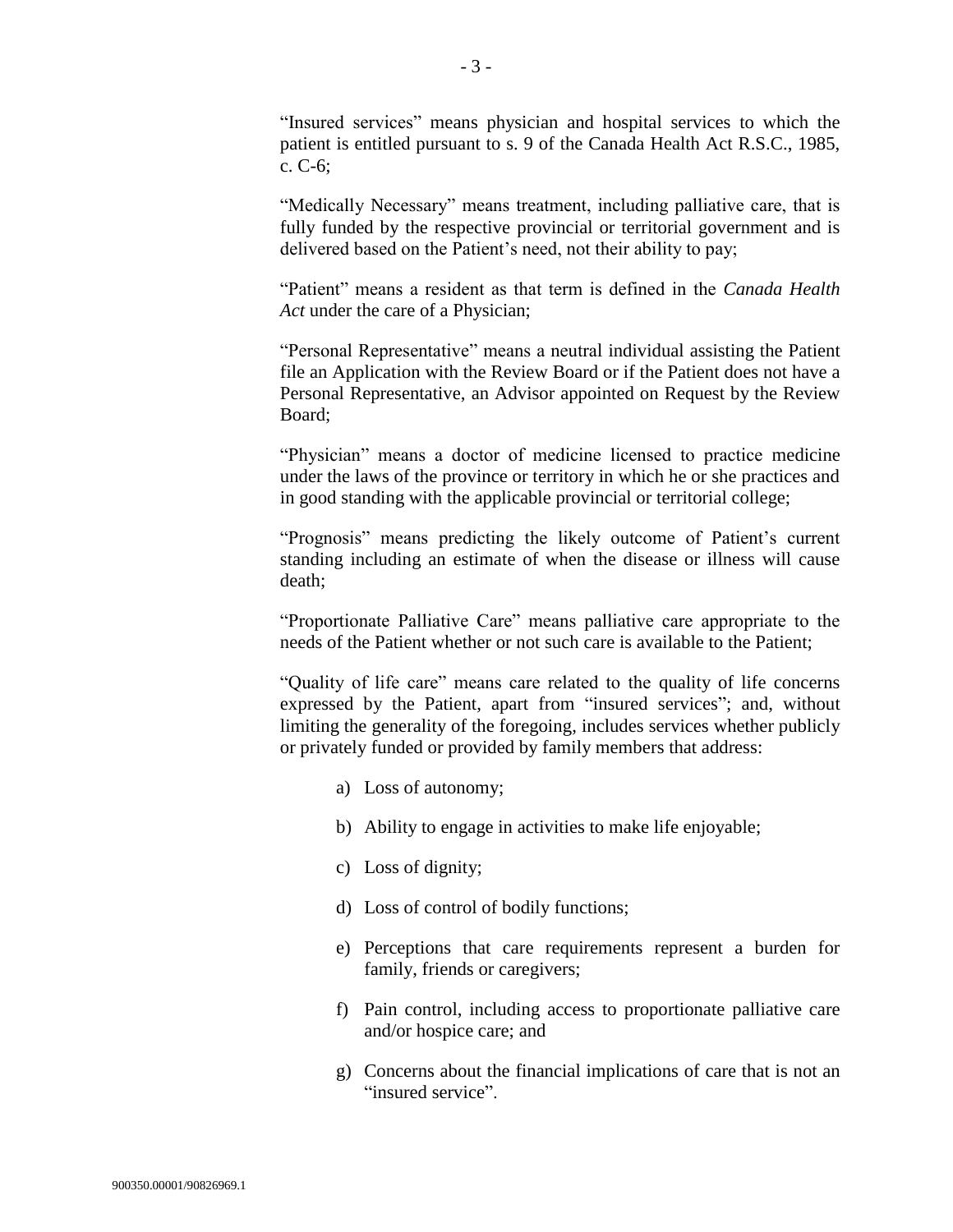"Request" means a wish to proceed with Physician-Assisted Suicide asked for by a Patient in writing;

"Reports" means documents drafted by the Consulting Physician, Responsible Physician, and Counsellor sent to the Review Board as part of the Application for Physician-Assisted Suicide;

"Review Board" has the meaning set out in s.672.38;

"Vulnerable" means a Patient making a Request who in the opinion of the Patient's Responsible or Consulting Physician may be experiencing some or all of the following, any one of which could induce a person to commit suicide:

- (a) Lack of access to insured services under the *Canada Health Act,* R.S.C. , 1985, c. C-6;
- (b) Lack of access to Quality of life care;
- (c) Lack of the opportunity to come to terms with the Patient's prognosis;
- (d) Temporarily diminished competency due to a psychiatric or psychological disorder or depression capable of causing impaired judgment;

"Witness" means an individual of the age of majority under applicable provincial or territorial laws who is not a relative (by blood, marriage, or adoption), an owner, operator or employee of the health care facility in which the person making the Request is receiving treatment, or a resident, a Physician involved in the care of the Patient, or at the time of acting as a Witness entitled to any portion of the estate upon death under any will or by operation of law.

# *s.241.1(2) Initiating a written Request for an Application by a Patient for Physician Assistance to commit Suicide*

- (a) An Adult Patient who is Competent, free from coercion and undue influence may make a written Application to a Review Board set out in subsection 672.38 (1) to be permitted to commit Suicide with Physician Assistance.
- (b) A copy of the complete Application shall be simultaneously transmitted to the Public Guardian and Trustee of the province or territory.
- (c) An Application to the Review Board shall include a Report from the Patient's Responsible Physician, a Report from at least one Consulting Physician, a Report from the Counsellor, if such a referral has been made by the Responsible Physician or Consulting Physician, Witness attestations, and the Patient's medical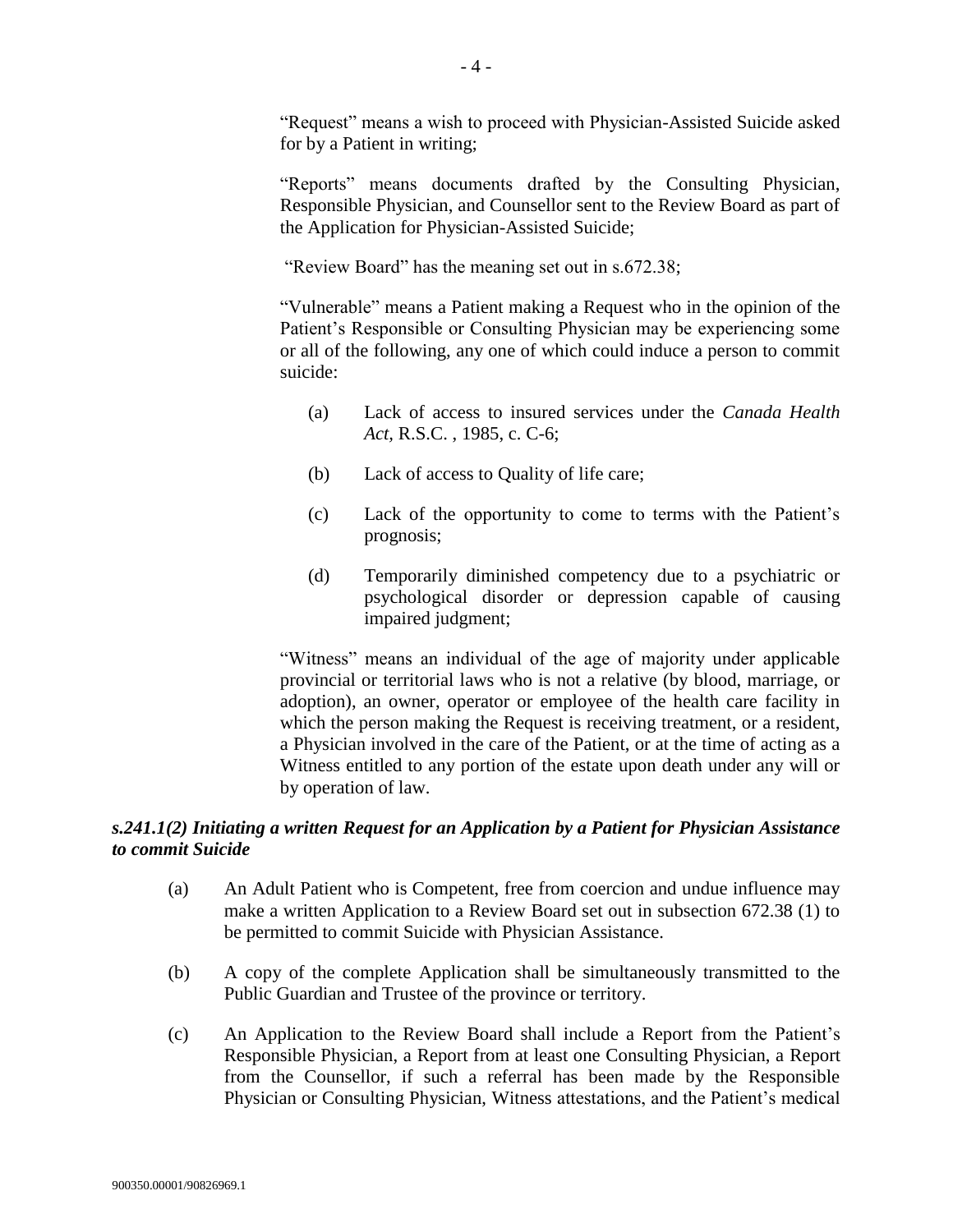record containing at a minimum, a record of all Requests made by the Patient for Physician Assistance to commit Suicide, and all revocations of any such Request.

- (d) No Patient shall qualify under the provisions of Physician-Assisted Suicide solely because of age or disability.
- (e) Any person who pursuant to ss. (14) receives a verbal or written revocation of the Patient's Request for Physician-Assisted Suicide shall advise the Patient's Responsible Physician and notify the Review Board as soon as reasonably possible, and the revocation shall terminate the Request for all purposes.

#### *s.241.1(3) Form of the written Request*

- (a) A valid Request for Physician-Assisted Suicide shall be signed and dated by the Patient in the presence of the Responsible Physician and witnessed by at least two individuals who, in the presence of the Patient, attest that to the best of their knowledge and belief the Patient is Competent, acting voluntarily, and is not being coerced to sign the Request.
- (b) The Request shall include a statement by the Patient that he or she has not been induced or coerced to seek Physician-Assisted Suicide, and shall be accompanied by reasons, stated in the Patient's own words, why the suffering he or she is experiencing is resulting from his or her medical illness or condition and is considered to be intolerable and likely to be enduring.
- (c) Before the Application is forwarded to the Review Board and the Public Guardian and Trustee, both the Patient and the Responsible Physician shall confirm in writing that it is complete to the best of their knowledge.
- (d) The Witnesses shall be persons who are not:
	- 1. A relative of the Patient by blood, marriage or adoption;
	- 2. An owner, operator or employee of a health care facility where the Patient is receiving medical treatment or is a resident, except as stated in subsection 4; or
	- 3. A person acting as a Witness would be entitled to any portion of the estate of the qualified Patient upon death under any will or by operation of law.
- (e) The Patient's Responsible Physician at the time the Request is signed shall not be a Witness but shall record his or her presence at the signing in the Patient's medical record.
- (f) If the Patient is a Patient in a long term care facility at the time the written Request is made, one of the Witnesses shall be an individual designated by the facility and having the qualifications specified by the Ministry of Health of the applicable provincial jurisdiction.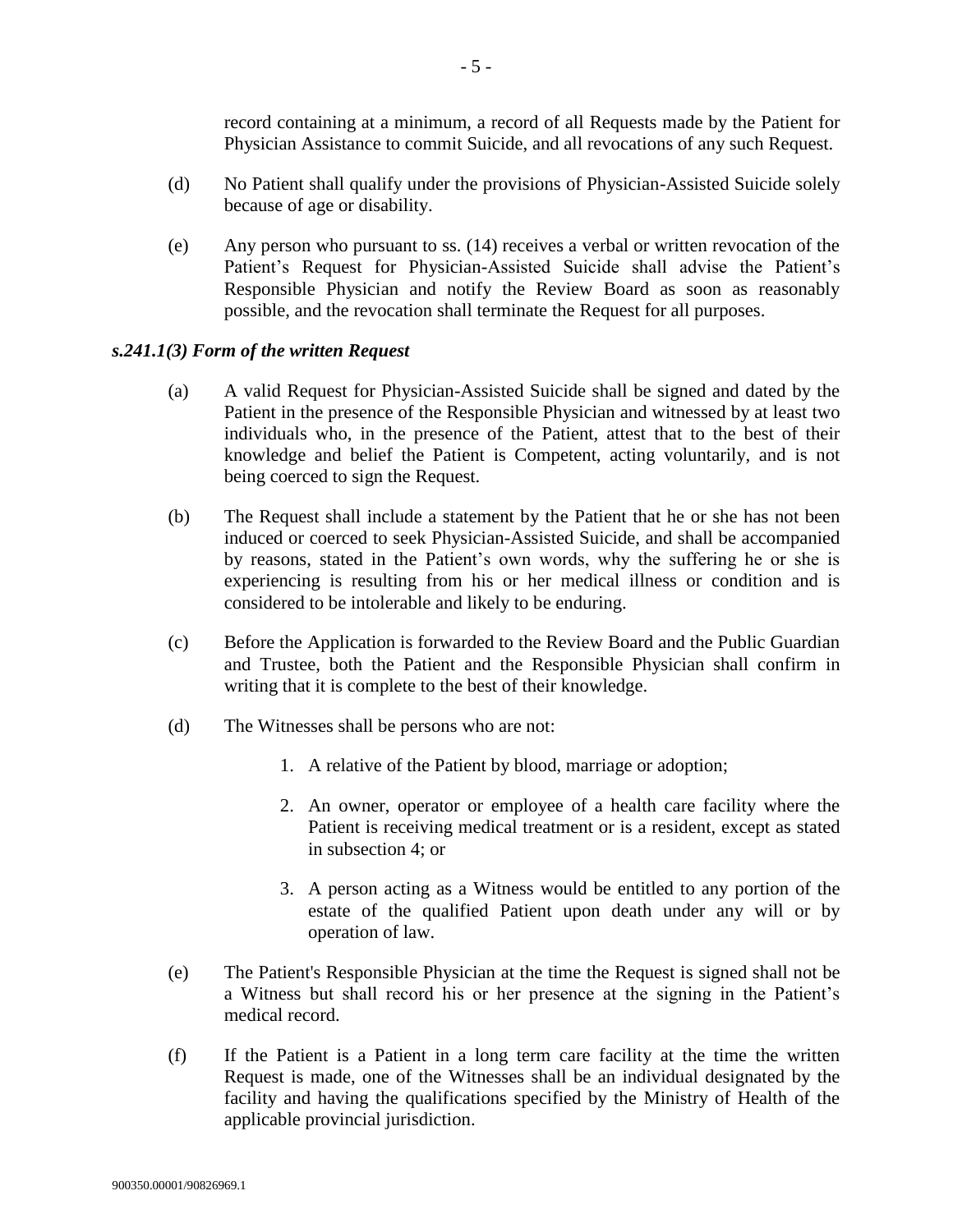The Responsible Physician shall:

- (a) Make the initial determination of whether the requesting Patient appears Competent to provide Informed Consent and to be acting voluntarily, and confirm whether or not there appears to be a causal connection between the Patient's condition or disease and the suffering he or she has identified as being intolerable;
- (b) Ensure that the Patient is making an Informed decision, such that he or she informs the Patient of:
	- 1. His or her medical diagnosis, including a determination of whether or not the Patient suffers from a disease or condition that is Grievous and Irremediable and an identification of any Medically Necessary treatment, including Proportionate Palliative Care, that could alleviate some or all of the suffering experienced by the Patient;
	- 2. the reasons why the treatment identified as Medically Necessary is not available to the Patient and the circumstances under which it could be made available;
	- 3. His or her Prognosis based on receiving or refusing the Medically Necessary treatment identified, including a statement indicating whether the Patient's death is imminent;
	- 4. The probable result of taking the medication to be administered, in the event the Patient's Request is granted by the Board;
	- 5. The alternative courses of action that could alleviate the Patient's suffering, whether or not readily available, including, but not limited to medically necessary insured physician and hospital services, and Quality of life care; and
	- 6. The right to revoke the Request at any time, whether verbally or in writing.
- (c) Refer the Patient to at least one Consulting Physician with expertise related to the source of the suffering identified by the Patient for clinical advice;
- (d) Refer the Patient for Counselling if death is not imminent and the Patient may be Vulnerable or where the concerns expressed by the Patient may be addressed, in whole or in part, by quality of life care;
- (e) Advise the Patient that next-of-kin may be contacted or assign this responsibility to the Counsellor;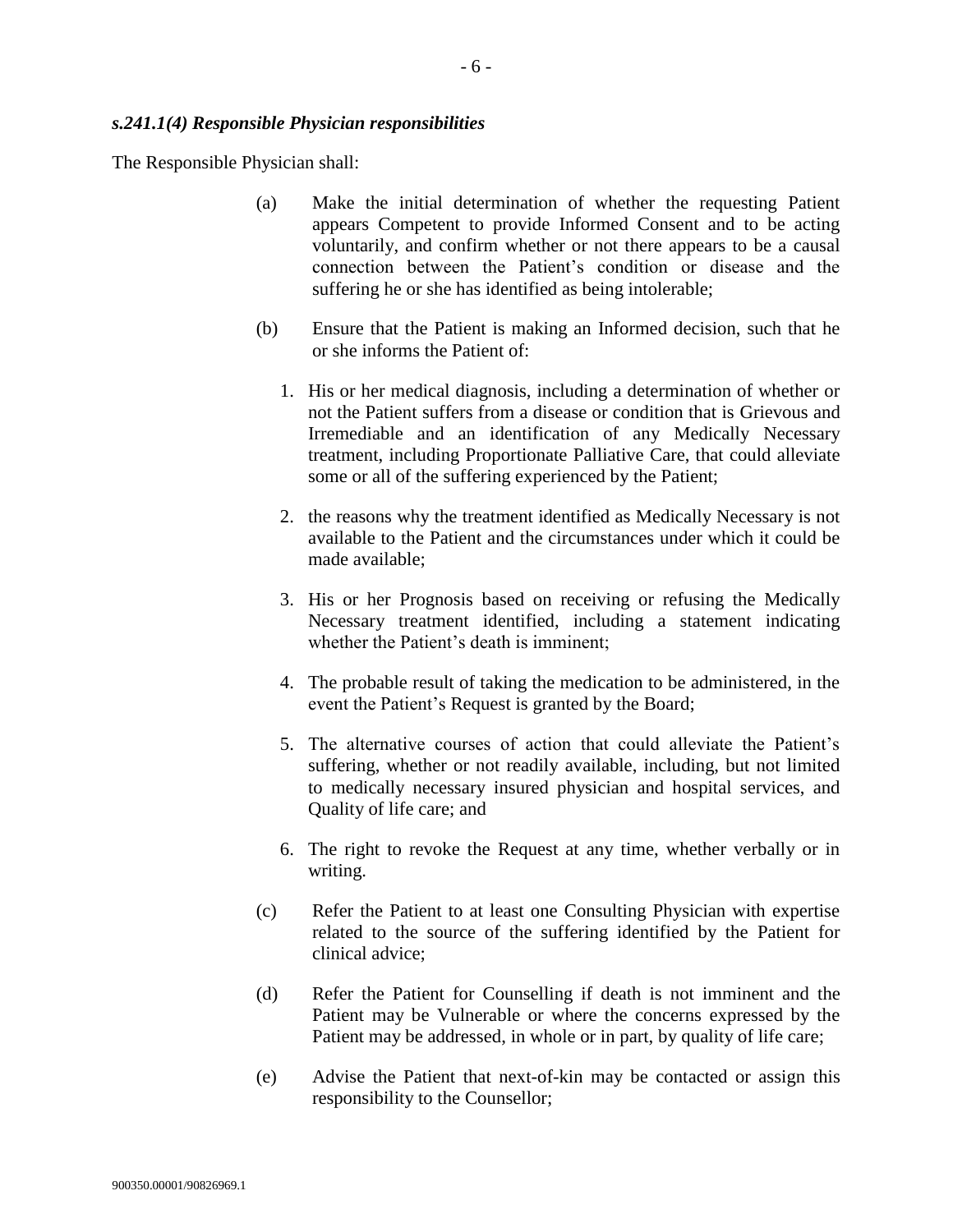- (f) Draft a Report to accompany the Application for the Review Board detailing: (i) the basis for perceiving the Patient is Competent; (ii) the information that was provided to the Patient and a confirmation that in the opinion of the Physician it was sufficient for the Patient to make an informed decision; (iii) the basis for concluding the condition or disease is Grievous and Irremediable, including a Prognosis regarding death is expected to occur within 12 months; (iv) Medically Necessary Treatment or alternative services that were recommended; (v) the basis for a referral to Counselling, if applicable, and (vi) the independence of the Patient's request and the role of the next-of-kin in accessing alternatives;
- (g) Where the Responsible Physician contacts the next-of-kin with the consent of the Patient or in order to determine the availability of family provided quality of life care, he or she shall attempt to determine what if any impact family members had on the voluntariness of the Patient's Request and establish whether the family was willing and able to support the Patient in accessing Medically Necessary Insured services and Quality of life care. This information shall form part of the Responsible Physician's Report to the Review Board;
- (h) Inform the Patient upon receipt of a Request that he or she has an opportunity to rescind the Request at any time and in any manner, and offer the Patient an opportunity to rescind the Request immediately prior to submission of the Application to the Review Board;
- (i) Ensure that all appropriate steps are carried out in accordance with subsections  $241.1(2)(2)$  and (9) prior to the Patient making an Application to the Review Board; and
- (j) Confirm that all responsibilities under this Section have been performed.

## *s.241.1 (5) Consulting Physician confirmation*

After the Patient informs the Responsible Physician that he or she wishes to commit Suicide with Physician Assistance, at least one Consulting Physician shall:

> (a) Examine the Patient and his or her relevant medical records and develop an independent position, in writing, as to whether or not the Patient is suffering from a Grievous and Irremediable medical disease or condition;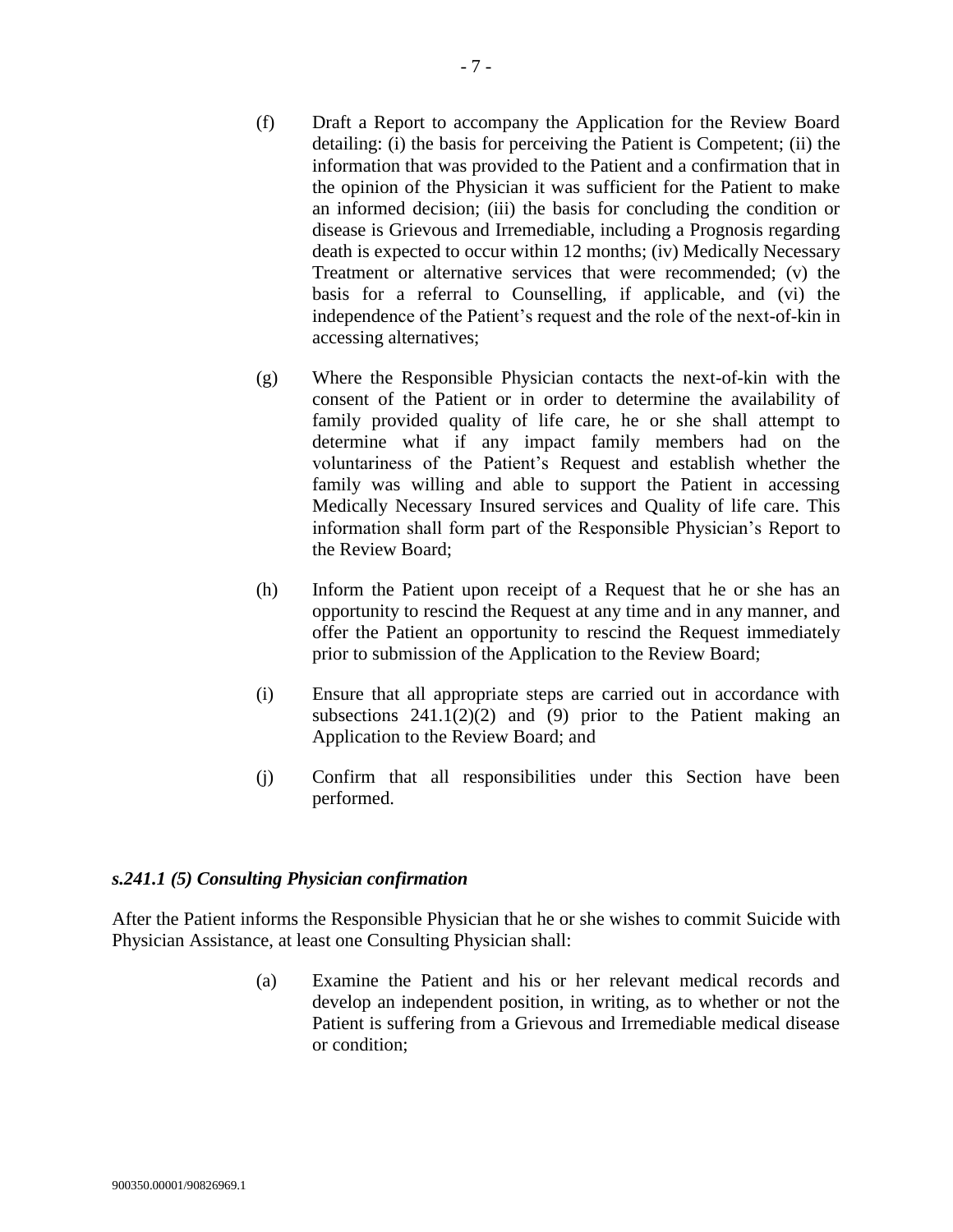- (b) Examine the Patient and his or her relevant medical records and determine if Medically Necessary treatment exists that in their opinion could alleviate or help alleviate the suffering described by the Patient;
- (c) Refer the Patient for Counselling if, in his or her independent opinion, the Patient's death is not imminent and the Patient may be Vulnerable or expresses concerns that may be addressed, in whole or in part, by Quality of life care, and the Responsible physician has not already done so;
- (d) Draft a Report to accompany the Application for the Review Board detailing, in the Consulting Physician's independent opinion: (i) whether or not the Patient is Competent, and the basis for this conclusion; (ii) the information that was provided to the Patient and a confirmation that it was sufficient for the Patient to make an informed decision; (iii) the basis for concluding the condition or disease is Grievous and Irremediable, including a Prognosis regarding whether death is expected within 12 months; (iv) the Medically Necessary Treatment or alternative services that were recommended; and (v) the basis for a referral to Counselling, if applicable; and
- (e) Confirm that all responsibilities under this Section have been performed.

## *s.241.1 (6) Counselling referral*

- (a) Counselling, whether publicly or privately funded, shall be made available if:
	- 1. The Patient makes an oral or written Request; or
	- 2. In the independent opinion of the Responsible Physician or the Consulting Physician, a Patient may be Vulnerable or expresses concerns that may be addressed, in whole or in part, by quality of life care.
- (b) The Counsellor shall draft a Report to accompany the Application for the Review Board detailing: (i) whether the Patient attended and completed the recommended course of Counselling; (ii) the sources of Vulnerability addressed with the Patient; (iii) the impact the Counselling had on the suffering experienced by the Patient; and (iv) whether the Patient accessed the recommended Medically Necessary insured physician and hospital treatments and available Quality of life care that could alleviate his or her suffering.
- (c) Where the Responsible Physician assigns responsibility to the Counsellor for informing the Patient's next-of-kin of the Request for Physician-Assisted Suicide with the Patient's consent or where members of the family must be contacted in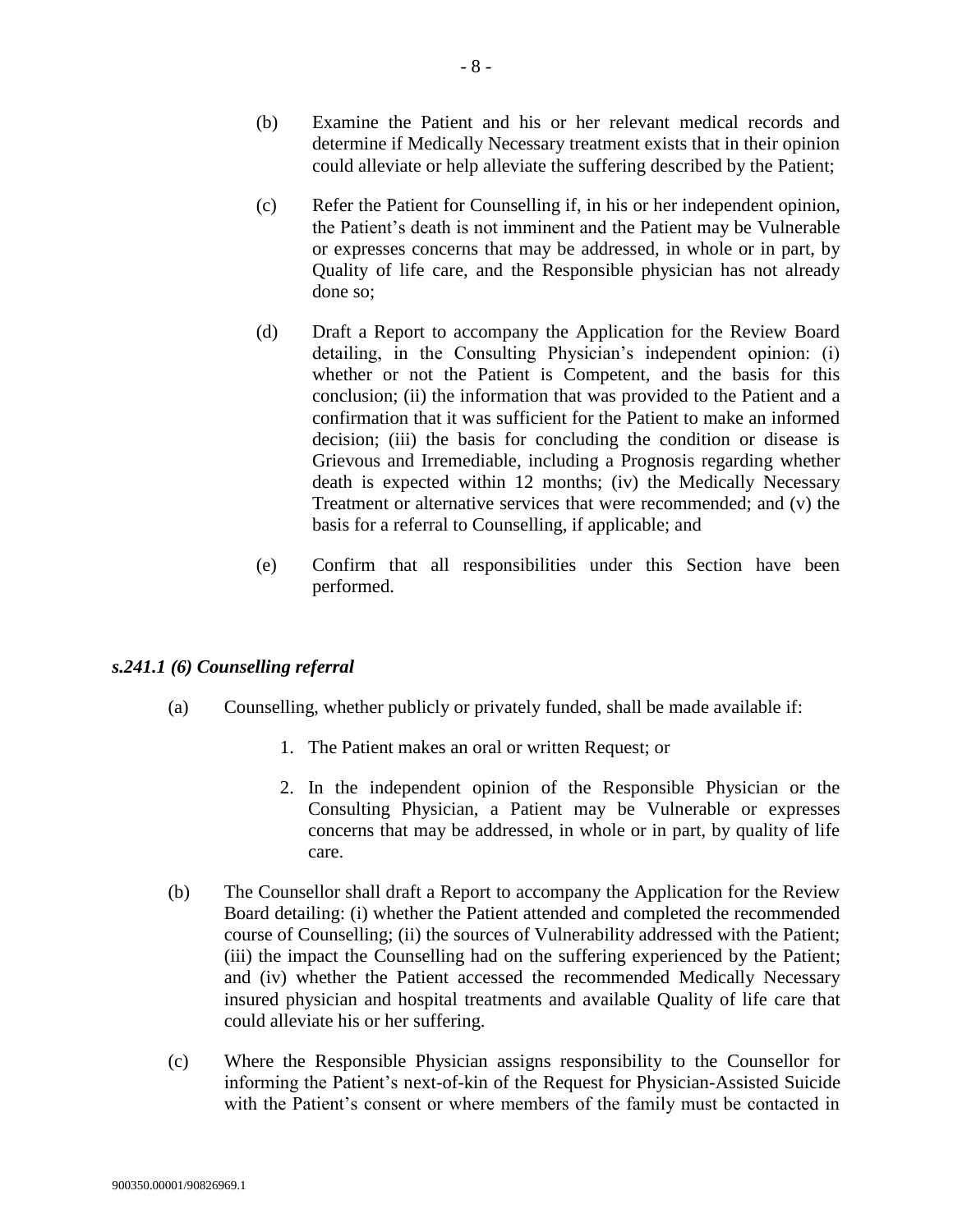order to determine the availability of Quality of life care, the Counsellor shall attempt to determine what impact family members had on the Patient's Request and establish whether the family was willing and able to support the Patient in accessing Medically Necessary treatments and alternative services.

(d) The Counsellor shall confirm in writing that all responsibilities under this Section have been performed.

## *s.241.1(7) Next-of-kin Notification*

The Responsible Physician shall advise the Patient that the next-of-kin can be informed of his or her Request for Physician-Assisted Suicide with his or her consent and that family members may be contacted to determine the availability of Quality of life care and further that they may be asked to provide information concerning the Patient, and that this information shall form part of the Application.

## *s.241.1(8) Public Guardian and Trustee*

- (a) Upon receipt of an Application, the Public Guardian and Trustee shall exercise the powers of the office to conduct such investigation as is deemed necessary, including contacting the Patient's next-of-kin, and based on the Application and the results of the investigation, advise the Review Board of whether an oral hearing is warranted.
- (b) When there is an oral hearing, the Review Board shall notify the Public Guardian and Trustee to participate as a full party in the proceeding, with power *inter alia* to summon persons to give oral testimony, introduce documentary evidence, examine persons giving oral testimony and make submissions.

## *s. 241.1(9)Medical Record Documentation requirements for the Application*

The Responsible Physician shall ensure that the following be documented and filed in the Patient's medical record that shall be provided together with the Request and the Reports to the Board by the Patient or Personal Representative:

- (a) Any oral Requests by a Patient for Physician-Assisted Suicide, including any previous Requests;
- (b) All written Requests by a Patient for Physician-Assisted Suicide;
- (c) The Responsible Physician's diagnosis and Prognosis, including a determination of whether the person is suffering from a Grievous and Irremediable condition;
- (d) The Responsible Physician's determination as to whether or not the Patient is Competent to make the Request;
- (e) The Responsible Physician's opinion on whether the Patient is acting voluntarily and has made an Informed decision, and where a referral has been made to a Counsellor, the Counsellor is of the opinion that the Patient has been informed of the availability of quality life care;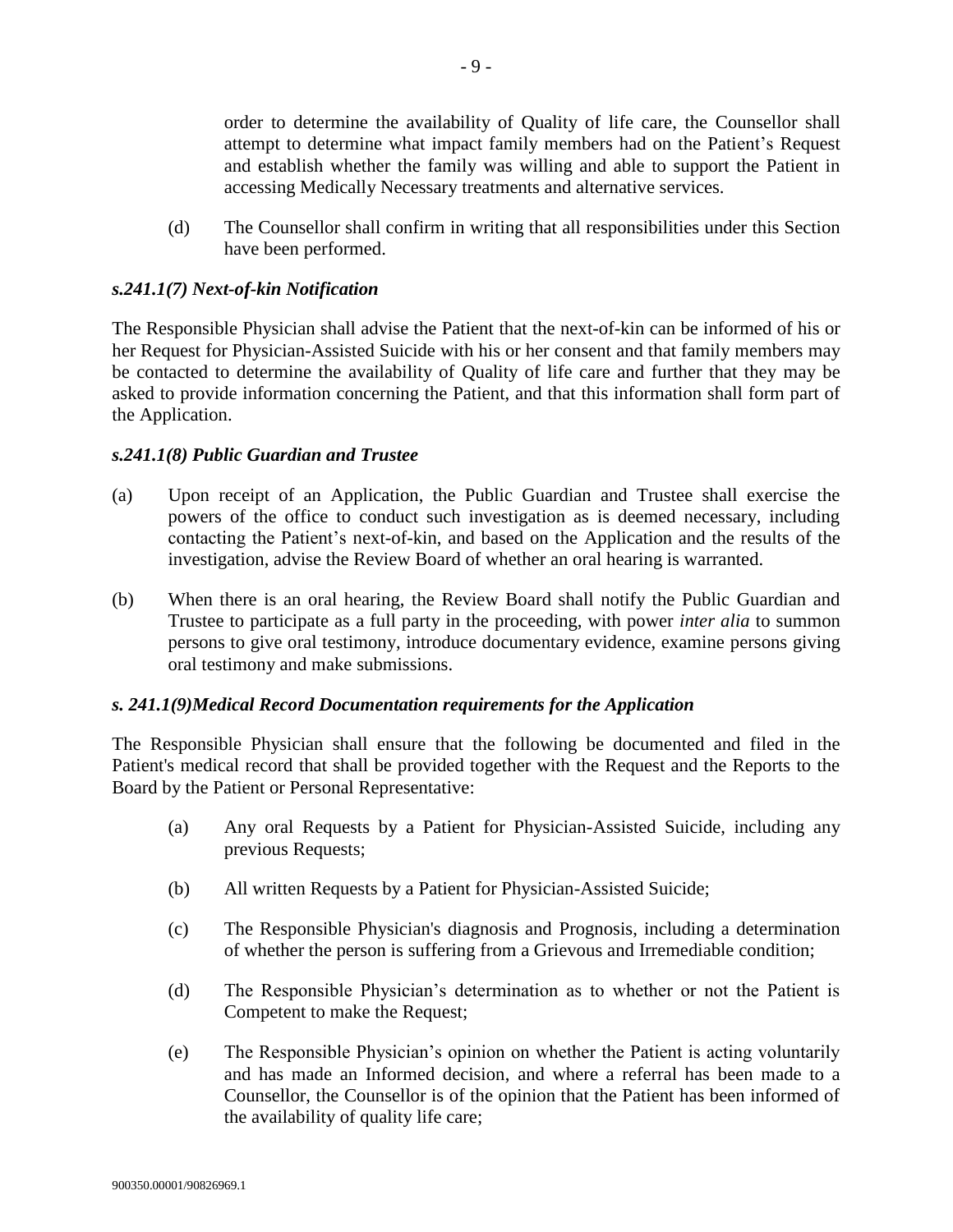- (f) A record of all Medically Necessary treatment, including palliative care capable of alleviating some or all of the suffering experienced by the Patient, including an indication of whether the treatment was accepted or refused by the Patient and if accepted, whether or not the treatment was available and administered, and the observed consequence of receiving treatment on the Patient's suffering;
- (g) One or more of the Consulting Physician's diagnosis and Prognosis, and verification that the Patient is Competent and has made an Informed decision;
- (h) The date, names and contact information of the Witnesses who attested to the Patient's Request for Physician-Assisted Suicide;
- (i) Any recommendations for the Patient to inform their next-of-kin, and whether or not to the knowledge of the person making the recommendation, the next-of-kin was informed;
- (j) A Report of the outcome and determinations made during Counselling, if performed;
- (k) The Responsible Physician's offer to the Patient to rescind his or her Request at the time of the Patient's initial Request, second Request and immediately before applying to the Review Board for a determination on Assisted Suicide;
- (l) A record of any verbal or written revocation statements to the Request made by the Patient; and
- (m) A note by the Responsible Physician indicating that all requirements under subsections  $241.1(2)(2)$  and (9) have been met.

## *s.241.1(10) Application to Review Board*

- (a) A Patient or Personal Representative shall make a written Application to the Review Board that includes the requirements set out in subsection  $241.1(2)(2)$ , including the Reports and the Witness attestations.
- (b) Subject to the provision of an expedited process, the Review Board shall hear the completed Application and issue a decision within forty five (45) days of its receipt.
- (c) An Application does not require an oral hearing unless:
	- 1. The Patient chooses a hearing;
	- 2. The Public Guardian and Trustee or the Board makes a determination that a hearing is required; or
	- 3. A third-party makes an objection to the Review Board concerning the Patient's eligibility to undergo Physician-Assisted Suicide.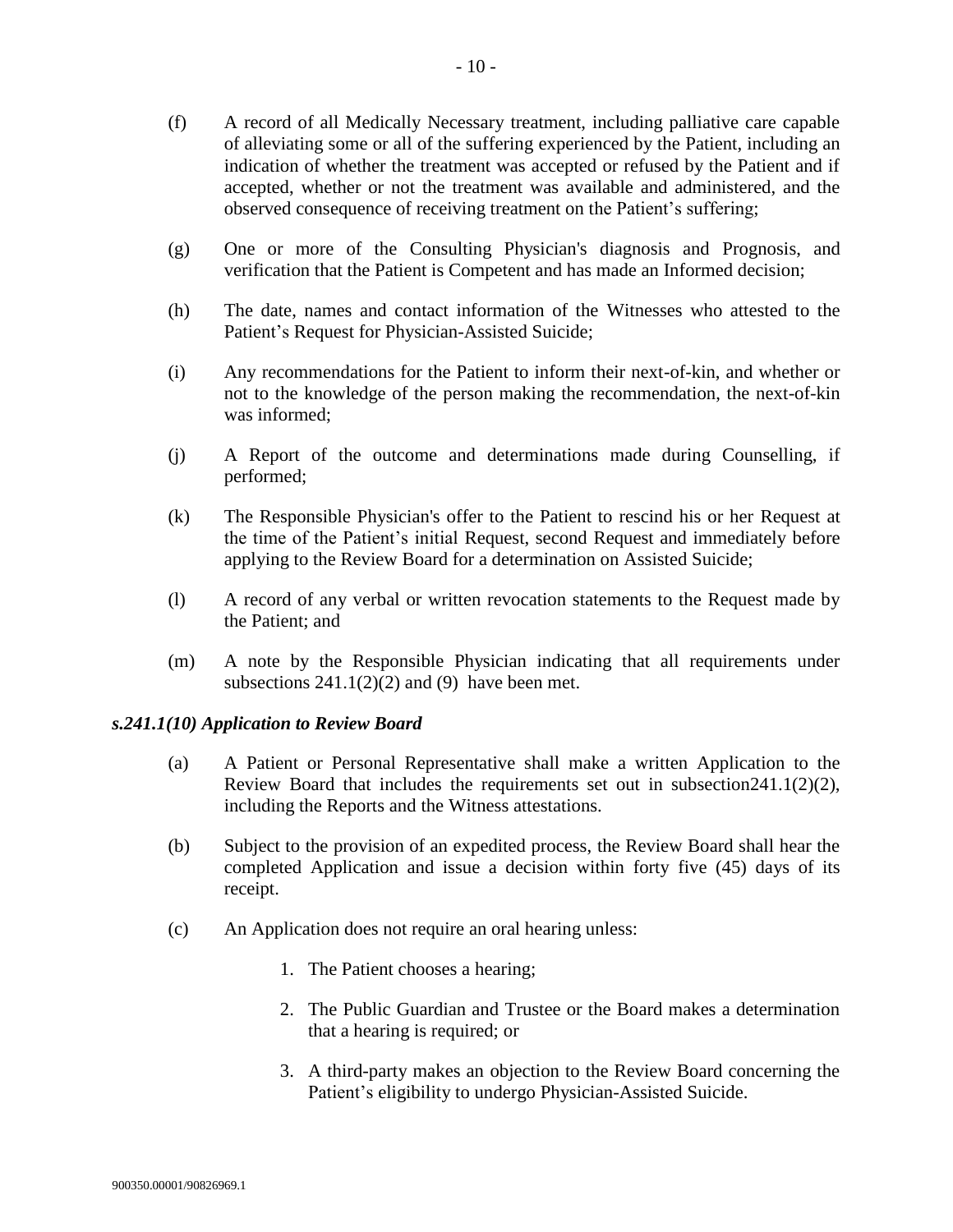- (e) The Board shall determine that an oral hearing is required where any of the following is apparent based on the Application, Request, the Witness attestations and the Reports submitted where:
	- 1. The Patient has refused consent to either a treatment identified by a Physician as being Medically Necessary, or to attend and complete Counselling with a Counsellor to whom the Responsible Physician or Consulting Physician has made a referral;
	- 2. A Physician expresses in their Report that the Patient's condition is not Grievous or Irremediable;
	- 3. A Request has been initiated and withdrawn or has been previously rejected by the Board; or
	- 4. The Patient's disease or condition is identified as being Irremediable, however a Physician is of the opinion that the disease or condition is unlikely to cause death within a twelve month period from the date of the Request.

# *s.241.1(11) Order from the Review Board*

- (a) The Board, having reviewed the record filed with the Request, and based on the evidence received at the oral hearing, if any, shall make one or more of the following orders:
	- 1. Grant the Request following a determination that the Patient is Competent and is suffering from a Grievous and Irremediable condition or illness that is the cause of suffering considered to be intolerable by the Patient;
	- 2. Deny the Request;
	- 3. Adjourn the Request and direct that members of the Patient's next-ofkin be notified of the Request and the proceeding before the Review Board, with a Request for their participation;
	- 4. Adjourn the Request with a direction that the Application or course of Counselling is incomplete and needs to be completed before an amended Application is re-submitted;
	- 5. Adjourn the Request with a direction that a Physician or Counsellor appear and give testimony before the Board; or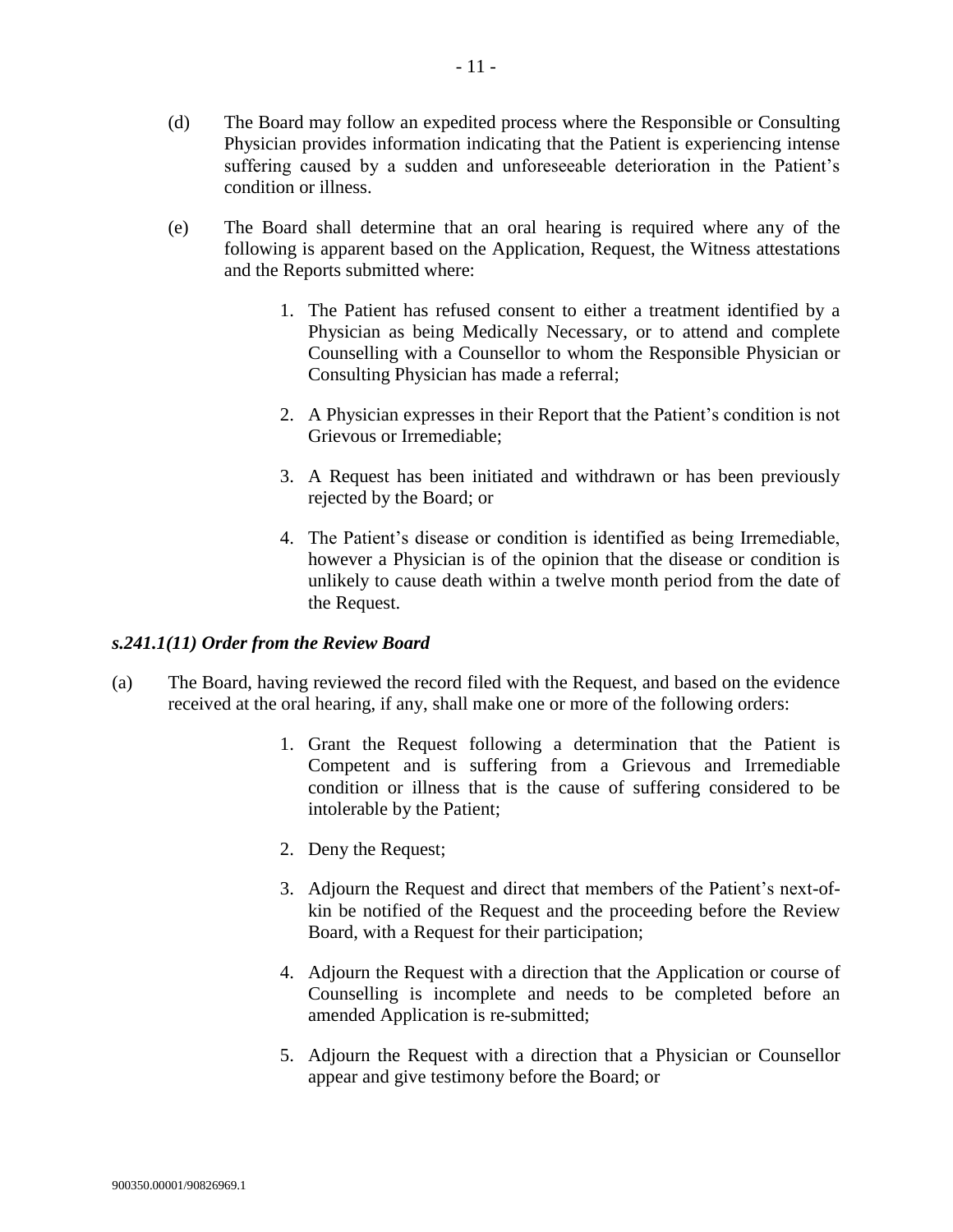- 6. Adjourn the Request with a direction that further evidence is required by the Board before it is prepared to make an order.
- (b) A Patient having received an order to proceed with Physician-Assisted Suicide may select an Assisting Physician from a regional roster, maintained by the province or territory in which the Patient resides, of physicians willing to administer the dose of medication causing death.
- (c) The Board shall report the Request, the nature of the suffering identified by the Patient, whether the Patient was unable or unwilling to access Medically Necessary treatment or alternative services, its order, together with forwarding the Report of the Assisting Physician, if any, to the Canadian Centre for Justice Statistics of Statistics Canada, which shall compile this information and present an Annual Report to Parliament.

#### *s.241.1 (12) Informed decision*

No Assisting Physician shall directly administer the medication causing death to a Patient unless he or she has confirms that the Patient made a voluntary and Informed decision. Immediately prior to administering the dose triggering death, the Assisting Physician shall verify that the Patient is making an Informed decision.

## *s.241.1 (13) Assisting Physician Responsibilities*

The Assisting Physician shall:

- (a) Offer the Patient an opportunity to rescind his or her Request for Physician-Assisted Suicide;
- (b) Administer the medication causing death; and
- (c) Report the Physician-Assisted Suicide, or rescission of the Request, to the Review Board.

#### *s.241.1 (14) Right to rescind Request*

A Patient may rescind his or her Request at any time and in any manner (oral or written) without regard to his or her mental state. Physician Assistance may not be provided to aid a Patient to commit Suicide without the Responsible Physician, Consulting Physician, Counsellor, if any and Assisting Physician offering the Patient an opportunity to rescind the Request.

*s.241.1 (15) Insurance or annuity policies* [NOTE: This is likely a matter within provincial jurisdiction.]

The sale, procurement, or issuance of any life, health, or accident insurance or annuity policy or the rate charged for any policy shall not be conditioned upon or affected by the making or rescinding of a Request, by a person, to end his or her life by Physician-Assisted Suicide. Neither shall a Patient's act of ingesting medication to end his or her life in by Physician-Assisted Suicide have an effect upon a life, health, or accident insurance or annuity policy.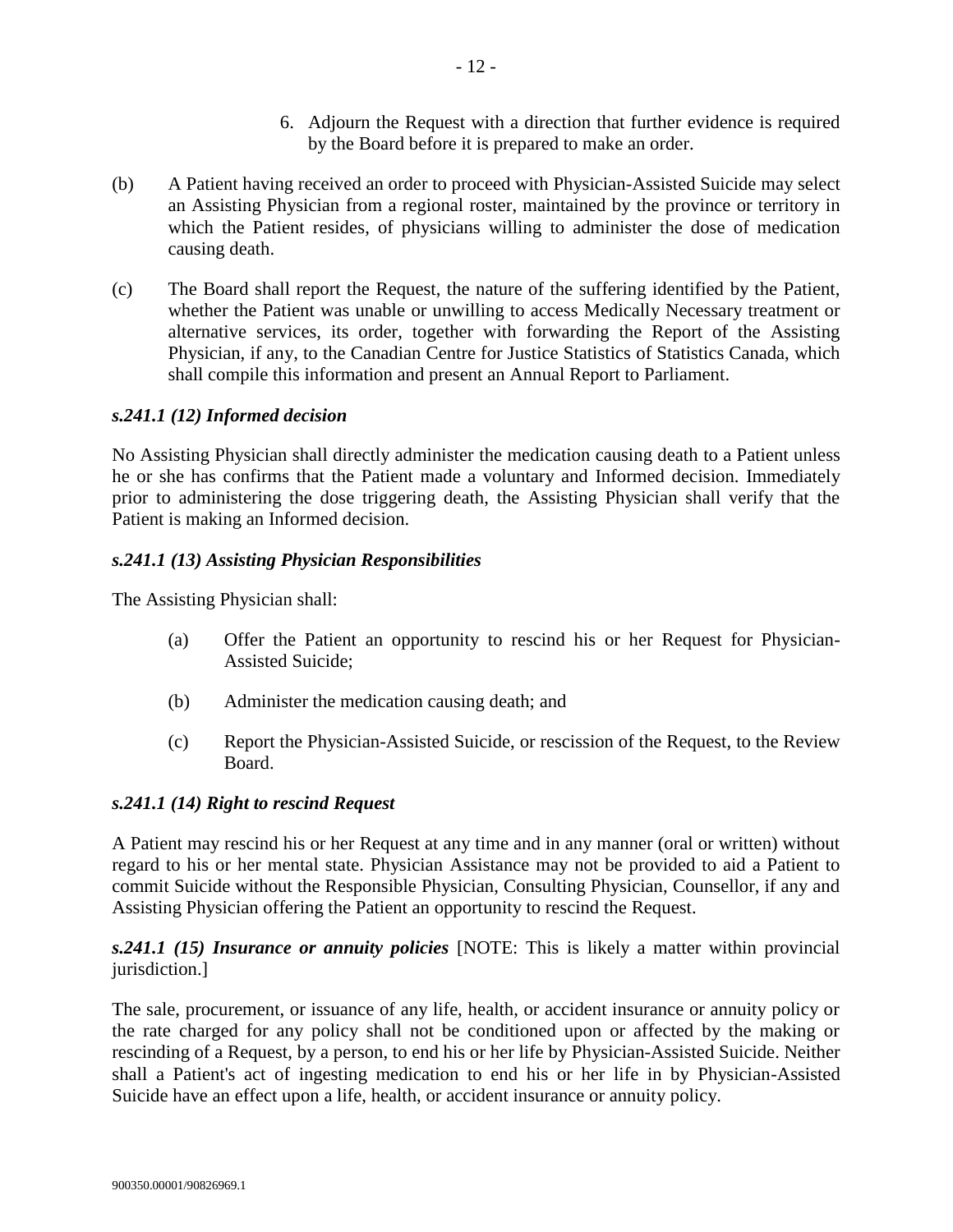#### *s.241.1 (17) Offences and penalties*

- (a) A person commits an offence if he willfully falsifies or forges a declaration made under this Act with the intent or effect of causing the person's death. A person guilty of an offence under this subsection shall be liable, on conviction, to imprisonment for a term not exceeding twenty-five years.
- (b) A person commits an offence if he encourages, coerces or unduly influences a Patient to choose Physician-Assisted Suicide. A person guilty of an offence under this subsection shall be liable, on conviction, to imprisonment for a term not exceeding twenty-five years.
- (c) A Witness commits an offence if he willfully puts his name to a statement he knows to be false. A person guilty of an offence under this subsection shall be liable on conviction to imprisonment for a term not exceeding five years.
- (d) A person commits an offence if he willfully conceals or destroys a declaration or revocation made under this Act. A person guilty of an offence under this subsection shall be liable on conviction to imprisonment for a term not exceeding five years.
- (e) A Physician or Counsellor with responsibilities in relation to an Application or an order of the Board commits an offence if he or she willfully fails to submit the information required under subsections (4), (5) and (6). A person guilty of an offence under this subsection shall be liable on conviction to imprisonment for a term not exceeding five years.
- (f) An Assisting, Responsible or Consulting Physician involved in the care of a Patient commits an offence if he takes any part whatsoever in assisting a Patient to die or in giving an opinion in respect of such a Patient, or acts as a Witness if he has grounds for believing that he will benefit financially or in any other way as the result of the death of the Patient. A person guilty of an offence under this subsection shall be liable on conviction to imprisonment for a term not exceeding five years.

## *s.241.1 (18) Inconsistencies*

(a) Where there is any inconsistency or conflict between this section and any other provision of this Act or any other federal legislation, this section prevails to the extent of the inconsistency or conflict.

------------------------------

The following revisions to be made to s.672.38:

(a) A Review Board shall be established or designated for each province to make or review dispositions concerning any accused in respect of whom a verdict of not criminally responsible by reason of mental disorder or unfit to stand trial is